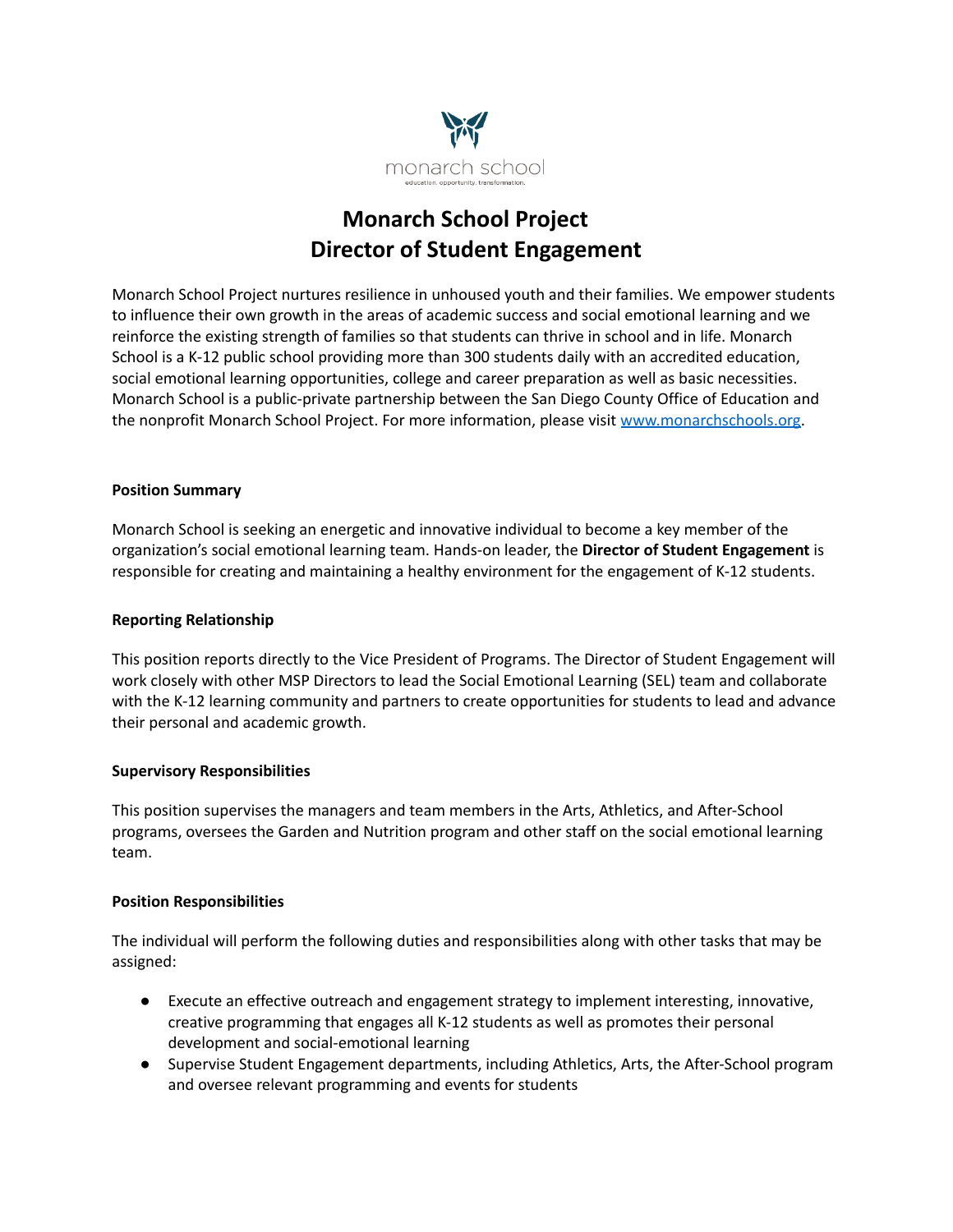- Coordinate opportunities for youth development and leadership, ensuring students will influence their own learning
- Promote and develop activities that celebrate diversity and inclusion
- Develop programming in collaboration with K-12 learning community, teachers, students, parents and stakeholders
- Track and assess student involvement to determine needs for program changes
- Cultivate partnerships to create learning experiences and youth development opportunities
- Regularly assess viability of school partnerships, growing or closing partnerships when needed
- Exemplify Monarch's Core Values of Community, Relationships, Strength and Healing
- Serve as a role model to students by setting the highest standards of professional and personal conduct, honesty, integrity and ethical behavior and ensuring that "Students Come First" at all times
- Protect students' rights, safety, health, privacy, welfare and best interests at all times
- Know available resources at Monarch and refer students to appropriate staff for additional support
- Support instructors to develop SEL curriculum, increase classroom management
- Manage, coach, mentor and lead to success a team of new managers

## **Education, Experience and Skills**

- A Bachelor's degree from a four-year college/university is required.
- At least 3 years of professional experience at a youth development, educational, or other social service organization with supervisory responsibilities.
- Experience working with culturally diverse and low-income populations, with an awareness and sensitivity to diverse socio-economic challenges impacting unhoused students and families.
- Ability to perform in fast paced work environment
- Experience managing a team of managers is a plus
- Strong work ethic
- Leads by example
- Great interpersonal skills and team player mentality
- Strong problem-solving and critical-thinking abilities

## **Certificates and Licenses**

- A valid teaching credential is preferred.
- A valid California driver's license is required.

## **Physical Demands**

The employee must frequently lift and/or move up to 10 pounds and occasionally lift and/or move up to 25 pounds. While performing the duties of this job, the employee is regularly required to talk or hear. The employee is frequently required to stand; sit; use hands to finger, handle, or feel and reach with hands and arms. The employee is occasionally required to walk; climb or balance; stoop, kneel or crouch.